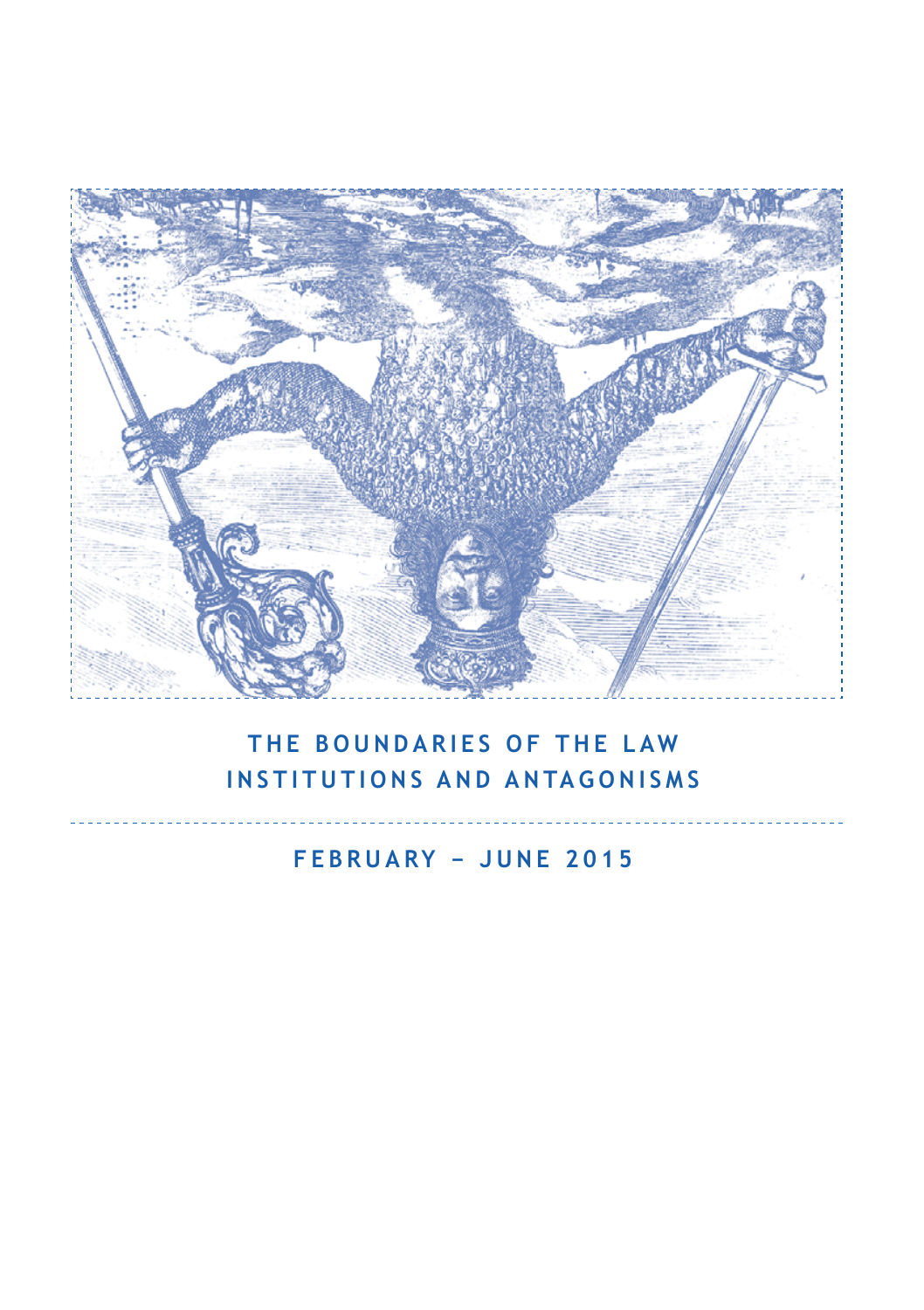## **A PATH OF RESEARCH IN THE CITY OF ROME**

Today's educational, cultural and artistic institutions face the challenge of radically rethinking their own *physical and disciplinary* boundaries.

The crisis of the last few years has demonstrated the importance of the production of space. Unlike its depiction on the part of some as smooth and crossed only by flows, global space appears to be segmented, fragmented, continuously reassembled: special economic zones, new enclaves, unprecedented institutional configurations, transnational lines of the production of knowledge.

This profound transformation has impacted not only physical space, but also the meaning and function historically attributed to cognitive processes and to the organization of power on a global scale.

Space no longer presents itself as a premise, an *a priori* or a container.

On a strictly legal level, it is no longer a representative scheme or a mere field of operation of government regulation. Space takes on a productive function or, more precisely, it is the cause and effect of continuous production activity.

Institutions, on all levels, are also impacted by this dynamic. Educational and artistic institutions have extended beyond the boundaries of the campus or the museum for some time now. In the valorization of knowledge, what counts is not just what is produced, but its extension in space, and the space it creates by producing. Therefore the production of space becomes a decisive stake for research activity and critical theory itself. In other words, space is simultaneously an important object of research and one of its results.

Starting with such considerations, different formal and informal institutions in the city of Rome have decided to join forces to give rise to a common path of research.

Forming an alliance to produce, in the city, a space of the "between" of institutions, this path of research pursues a critical reassessment of the boundaries of a discipline, law, whilst deconstructing these boundaries which traditionally cordon off institutions and drive them towards a self-referential condition, separating their educational and research activity from the urban fabric, its contradictions and tensions.

Investigating the spatial side of law and producing a new space of research, intertwining forms of knowledge and combining different public places, experimenting with different modes of encounter, ranging from the "face-to-face" encounter of two people to the round table. Beyond the public event, great attention goes into moments of in-depth study and the preparation of the various encounters: a workshop on law seen as one way, among others, to redesign the city in which we live.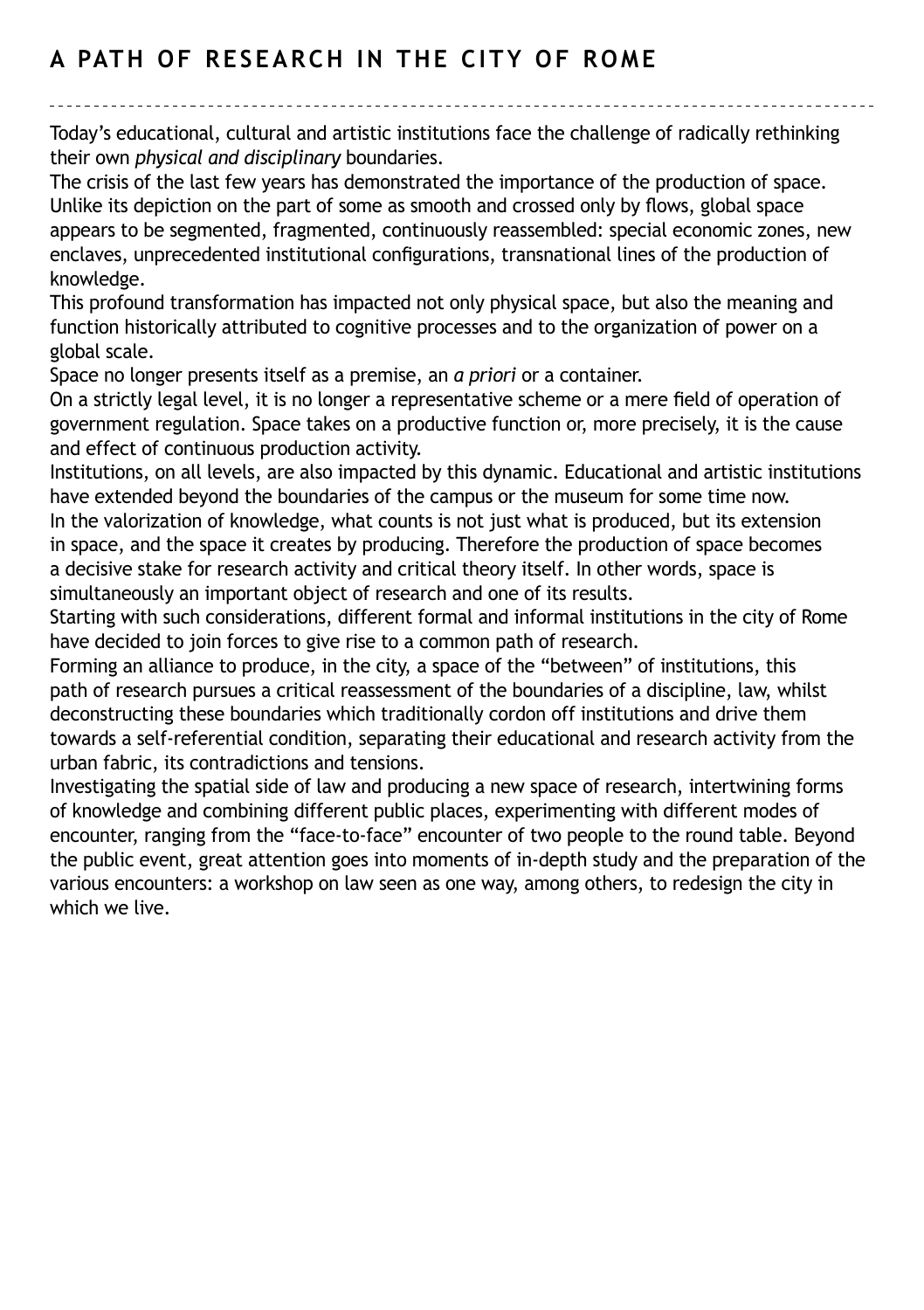## **THE BOUNDARIES OF THE LAW. INSTITUTIONS AND ANTAGONISMS**

The research starts with the aim of returning to the *foundations* of certain concepts and problematics that cross the conflicts of the present day, starting with the use made by social movements of the language and tools of law.

In recent years we have witnessed an unprecedented combination between the dimension of *practices* − social, political, artistic – and the juridical sphere. A combination that has produced a dual movement. On the one hand, the practices have attempted to reassign meaning to the legal field, demonstrating its potentially productive side: just consider the many experiences of struggle for the commons and the right to the city, where the ambition has been to imagine institutes and institutions *ex novo*, beyond the paradigm of property, and to imagine urban space as a place where it is possible to impose a democratic approach to processes of urbanization. On the other, ?the most aware? a critical? juridical science, faced with these demands, has had to look beyond its disciplinary boundaries, leaving behind the arid perspective of dogmatic formalism.

For this reason, law today, or more precisely the use of law, represents a new, fertile path of research. The use made of law today is perceptibly different from that of several decades ago, not only due to the constituent and non-instrumental character taken on by practices, but also due to the profound transformations that have impacted the legal dimension. Rights can no longer be defined, as they were for about two centuries, through identification with a given institutional form, the *State*, and with an exclusive juridical form, the *Law*. The State seems to have lost that dual monopoly, of the production of law and of legitimate force, which made it sovereign. The hierarchy of sources of production of law seems to have been interrupted, broken down, fragmented, in both the upward and downward direction. In its place, we find a true heterarchy. These imposing transformations prompt us to return to certain key concepts of the political and juridical vocabulary of modernity: State, federalism, democracy, citizenship, constitution, government. Key concepts that already position themselves on a border zone, or one of impossibility to distinguish between an inside and an outside, of juridical science. To be grasped in all their intensity, they need a wider gaze capable of moving between political theory and history, urban geography and sociology, political economics and constitutional theory. The use of law, understood thus, can allow us to investigate the practices not just in their horizontal and extensive dimension, but also on the vertical plane, attempting to grasp the connection between production of subjectivity and dynamics of articulation of power.

This is why we set out to explore the boundaries of the law. Here too, the word boundary takes on a dual meaning: physical and disciplinary *boundaries*. On the one hand, the *spatial aspect* of law will be a constant theme in the research. Just consider federalism, seen as a specific mode of reorganization of political and juridical space, capable of challenging the inside and the outside of sovereignty. Or citizenship, now subjected to the tension between its intrinsic universalist vocation and the wrinkles introduced by devices of population control (European citizenship, in this sense, is a very appropriate example).

Or consider physical boundaries that gradually lose the character of being "fixed" that connected them to the territory of the Nation-State, and become mobile, modular, flexible (again Europe is a paradigmatic example, where the external *limes* does not coincide with the borders of the member states). After all, it has precisely been social movements that have brought out the "spatial question" as one of the decisive stakes of contemporary politics, with the occupation of squares, streets and parks, from Puerta del Sol to Taksim Square. Practices of struggle seen as the reclaiming of places in which to enact and experience democracy.

At the same time, as we have said, the work will also focus on the disciplinary boundaries of law.